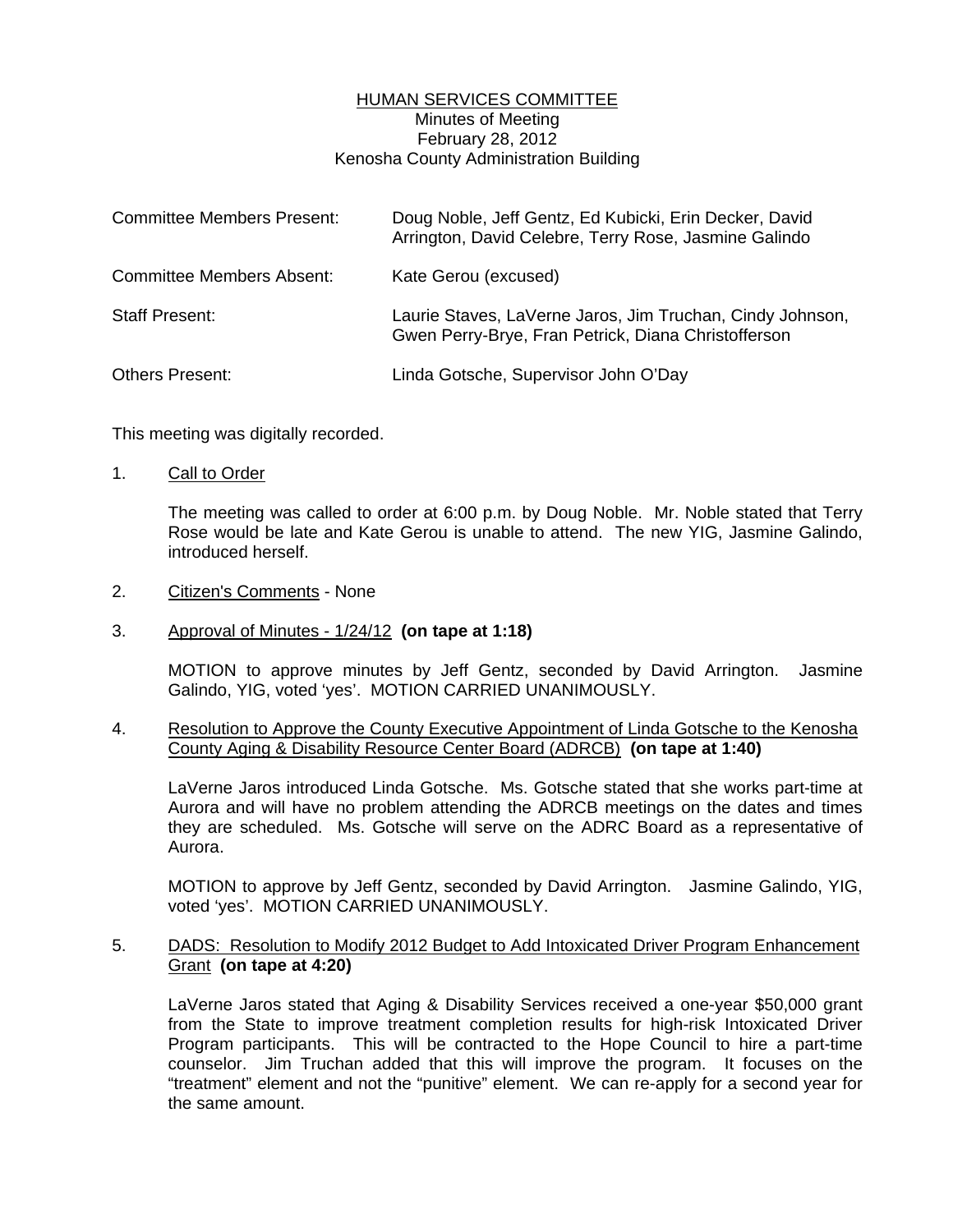Ed Kubicki said that he is on the Hope Council Board and feels it may be a conflict to vote on this resolution. He will ask Corp. Counsel if he should abstain.

 MOTION to approve by Jeff Gentz, seconded by David Celebre. Jasmine Galindo, YIG, voted 'yes'. MOTION CARRIED UNANIMOUSLY.

# 6. Health: Resolution to Modify 2012 Budget for State of Wisconsin Women's Health-Reproductive Health Program **(on tape at 18:55)**

 Cindy Johnson stated that the Division of Health received grant funding in the amount of \$205,453 from the State to serve as fiscal agent for the Women's Health-Reproductive Health Program for the counties of Walworth, Rock, Green, Iowa, Lafayette, and Grant. Of that amount, Kenosha County will be paid \$14,334 for serving as fiscal agent. The remaining \$191,119 will be subcontracted to the organizations providing the Reproductive Health services in the counties

 MOTION to approve by Jeff Gentz, seconded by David Arrington. Jasmine Galindo, YIG, voted 'yes'. MOTION CARRIED UNANIMOUSLY.

## 7. Health: Resolution to Modify 2012 Budget for the Family Foundations Comprehensive Home Visiting Program **(on tape at 23:05)**

 Cindy Johnson said that the Division of Health was awarded a State grant in the amount of \$366,000 for the Nurse Family Partnership Home Visiting Program to focus on building strong family relationships with first time moms. The Division of Health will hire a Nurse Program Supervisor, 4 Public Health Nurses, and an Administrative Assistant for this new program. Funding will continue for a minimum of 2-3 years, but will more than likely be up to 5 years. Kenosha County was one of 8 proposals that received this grant.

 MOTION to approve by Jeff Gentz, seconded by Ed Kubicki. Jasmine Galindo, YIG, voted 'yes'. MOTION CARRIED UNANIMOUSLY.

## 8. 12/31/2012 DHS Year End Report **(on tape at 29:35)**

 Laurie Staves explained that she has already presented this year-end report to the Finance Committee. DADS had a savings of \$250,000 (mainly from the institutes and number of days used). Brookside had projected a \$237,000 deficit, but instead broke even. This has not happened in at least 12 years and is due to the good teamwork at Brookside under the leadership of Fran Petrick. DCFS had a savings of \$950,000 in placements and Corrections. Health had a savings of \$98,000 because of position vacancies. This is a total of just under \$1.3 million to be returned to the General Fund.

 Jeff Gentz commented that he is really proud of Brookside and what they have done. Fran Petrick has led that team very well. He was also very pleased to see the Kenosha News article on Brookside's 5-star rating.

 MOTION to receive and file by Jeff Gentz, seconded by Erin Decker. Jasmine Galindo, YIG, voted 'yes'. MOTION CARRIED UNANIMOUSLY.

## 9. Brookside: Update on Admissions Coordinator Position **(on tape at 35:15)**

 Fran Petrick introduced Diana Christofferson who has been their Admissions & Marketing Coordinator since September, 2011. She transferred from the Health Division. They had